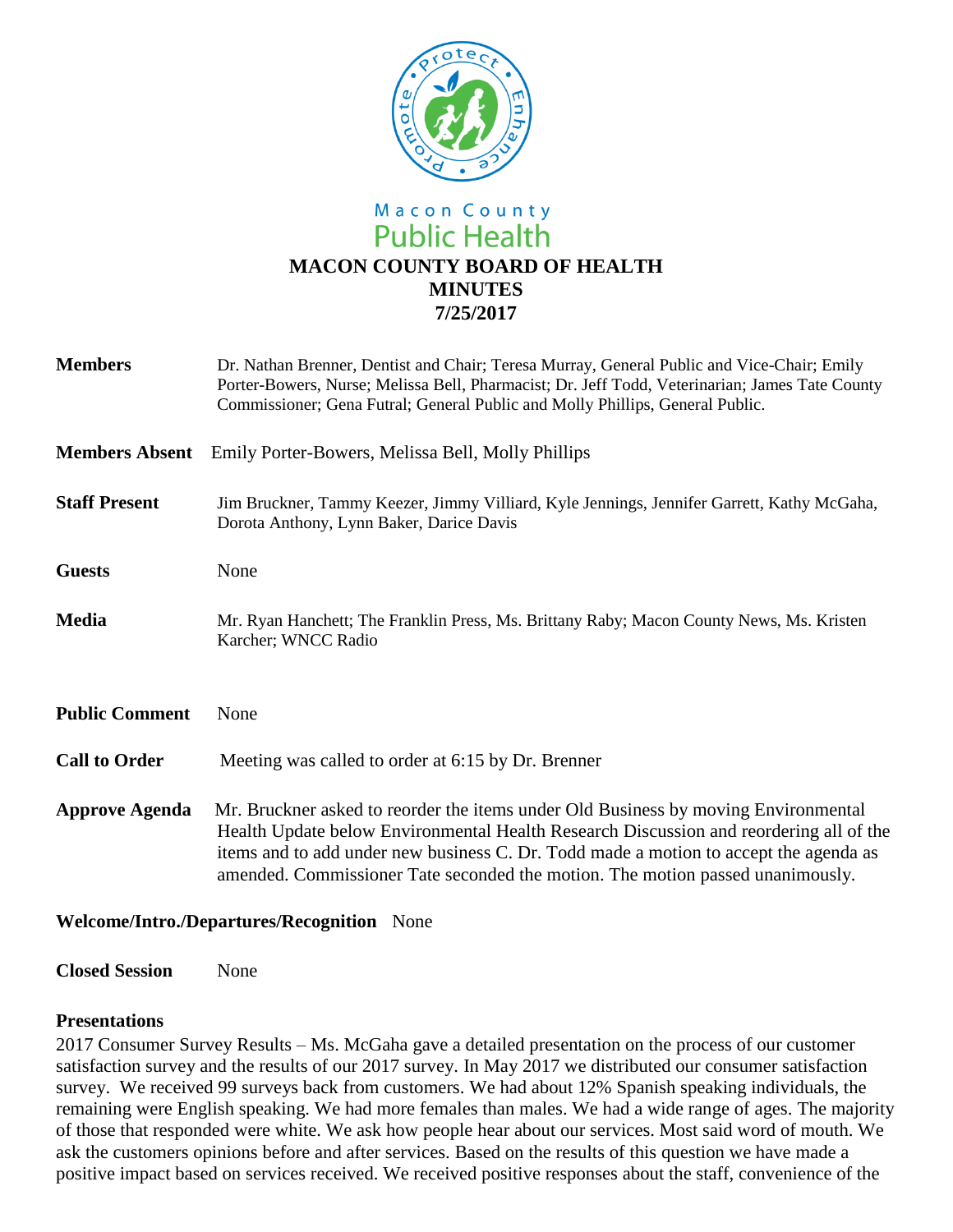facility location, and hours of operation. The overwhelming majority said they would recommend us to a friend. We also asked for areas of improvement. The toys being taken out of the waiting rooms was the biggest complaint. Mr. Bruckner explained that we had to remove the toys due to accreditation requirements. Dr. Todd asked if we posted a sign to explain why the toys were gone. Ms. Baker said no, but when the staff were asked about the toys we explained the situation. The last question on the survey was, use 1-3 words to describe our agency. We received many compliments on this question.

**Approve Minutes of Previous Meeting** Dr. Todd made a motion to accept the minutes as presented. Commissioner Tate seconded the motion. The motion passed unanimously.

# **Old Business**

- A. Year End Budget Update Ms. Anthony gave an overview of the 2016-2017 fiscal year report as of July 18, 2017. She explained that the numbers on this report are not the final numbers for the year because we are still earning revenue until the end of August. There are also a few invoices and charges that will go on the expenditure side. The changes will be in the fee lines and Medicaid lines. It is around \$9,000- \$10,000 that will go back into the revenue side. As of July we have spent 91% of our budget and our revenue is at  $104\%$ . As of July  $18^{th}$ , we spent 74.5% of county money. Ms. Anthony said it looks like we left \$646,000 on the table; however some of the money we didn't spend will be carried forward until next year (this number will decrease because of the carry forward money).
- B. Impact of Maternal Child Health Funding Reductions Mr. Bruckner sent out an email 3 or 4 weeks ago to Senator Davis and Representative Corbin about carve outs/re-allocations in block grants. In 2011, the state carved out 6% of our Maternal and Child Health grant monies. Every year since they have taken more. This year they took 26% (2.2 million). Beginning in October they will begin taking out money about \$10,000. It can come from maternal health, family planning or child health. After reviewing out budget we have decided to take \$7,100 from maternal health and \$3,500 from child health. Maternal health is receiving the greatest affect from this. Ms. Futral asked if we were taking any money from family planning. Mr. Bruckner said that family planning is our largest program and we need all the money that has been allocated. We met in Asheville yesterday with 4 legislatures to discuss the problem of re-allocations. The legislatures didn't understand until our meeting yesterday that these funds were being directly removed from clinical services. Had they known that they would not have authorized to do so. Mr. Bruckner said we will be putting together some information about the block grant for the legislatures to review.
- C. Environmental Health Research Discussion- At the most recent Board of County Commissioners meeting MCPH proposed to enact a research fee, in an effort to cut down on the workload that this has created, for the research that the environmental health staff is for providing records to the general public. However, the commissioners did not want to add a new fee. They would like for us to find another way to solve the problem without instituting a fee. Mr. Bruckner added that the County attorney, Chester Jones, said that we are not title researchers and should not be doing research at all because this could cause a liability issue. Mr. Jennings said this problem is not unique to Macon County and it is a statewide issue. Mr. Jennings talked to the County Manager, Derek Roland, and the I.T. Director, Andy Muncey, about solutions to this problem. As far as doing the research, Mr. Roland wants the real estate agents do all the research for previous owners of properties before they come to environmental health. Once we receive the names of the previous owners we will search the names. Some of the realtors are already doing this, but now we will require all of them to. Mr. Jennings has a power point presentation to send to all of the realtors with instructions on how to find the names of previous owners. Mr. Jennings also said moving forward, all of the records since 2010 will be able to go online. They will be tied to the tax and mapping website. Mr. Tate asked why we can't go back farther than 2010. Mr. Jennings said we cannot go back farther because the pin numbers changed. He also said this is an ambitious project and will take some time to accomplish. Mr. Bruckner said we need 2 things from the BOH; 1. Since the board previously voted to implement the research fee that the commissioners said no to, we need a vote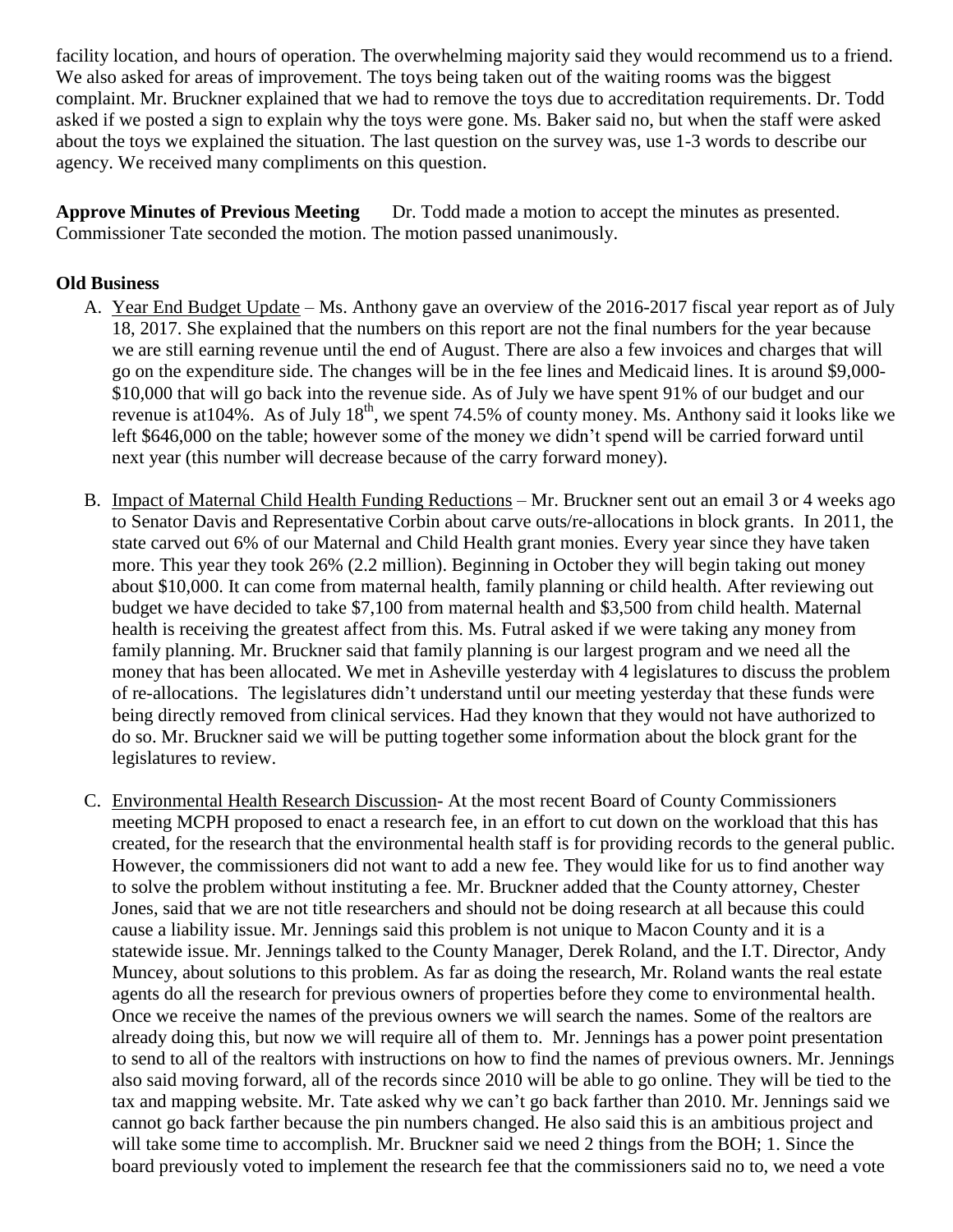to rescind the fee and 2. We need a vote for the realtors to be responsible for providing the names of the previous property owners to environmental health and environmental health will only do research on the names provided. James Tate made a motion to rescind the research fee previously voted for by the BOH and to approve the recommendation from the County Manager for the realtors to be responsible for supplying the names of previous property owners to environmental health and environmental health staff will only do research on the names provided. Dr. Todd seconded the motion. The motion passed unanimously. Ms. Murray asked what the timeline is for informing the realtors of this change. Mr. Jennings said as soon as we can get the information out.

- D. Environmental Health Update At last month's BOH meeting Mr. Tate asked that Mr. Jennings give a monthly update on the heavy workload situation in environmental health in order to stay ahead of situation. Mr. Jennings said now that we have the research piece of the workload taken care of, he would like to report quarterly instead of monthly. This will give a more accurate picture. He said the last 3 quarters have been our busiest quarters since 2008. We have kept turn-around times to 2-3 weeks. Macon County gets 100% of our inspections done. We have gotten compliments from inspections about how well our program is run. Mr. Tate said when he asked for the monthly updates we were worried about getting bogged down quickly. Now it seems appropriate to keep the Board informed only if the workload is causing delays, but otherwise no report is necessary.
- E. Prenatal Services Update Mr. Bruckner said that several of us have met with staff from Harris Regional hospital regarding OB coverage. Harris has said that they will be putting an OB provider in Macon County, but that is all we know so far. Harris will not contract with MCPH yet, as they want to wait until they are fully staffed themselves. We are currently working on coordination for ultrasounds and coordination of patient records. The contracts were sent to Harris and we are waiting for them to great back with us. We also have sent a business associate agreement to Harris for signature, once it is signed, we will begin sharing patient records. Currently, we are asking the patients where they plan to deliver and have them sign a consent form for that location to allow us to share records. We are also having conversations about other hospitals in the region and sharing records. Mr. Bruckner reminded the Board that maternal health a mandated service under NC law. Mr. Bruckner told the Board that we do have funding to provide OB physician services 4-6 hours per week. However, we do expect our patient load to increase and once that begins to happen we may ask the county for additional funding. We are hoping to contract with a provider from the community. Our current contract runs out on August 15, 2017. We have a doctor for August 22, 2017. Mr. Bruckner said that after the  $22<sup>nd</sup>$  we should be able to get a provider in place either independent or locums tenen. Ms. Futral asked how many hours of coverage we currently have. Mr. Bruckner said 4-6 hours per week and we accounted for approximately 106 deliveries at Angel last year. Harris hospital currently operates an OB/GYN clinic here in Macon County but the provider comes only ½ day a week. Mr. Bruckner has not spoken to any providers in the community to see how many patients they will pick up. MCPH has only received 7 new patients this past month.

#### **New Business**

A. Public Health Law Update – Ms. Keezer and Mr. Bruckner attended the Health Director's Legal Conference in April.

Ms. Keezer gave a power point presentation on the topics of the conference. Attorney General Josh Stein was in attendance and gave a lot of data on opioids including the following: This is the first time ever that car accidents weren't the largest cause of death, 80% of men and 100% of women in jail have drug related issues. She then reviewed the 3 priorities of Governor's opioid action plan (June 2017): Prevention, Treatment and Enforcement. Ms. Keezer referred everyone to the websites listed on their handouts. These websites provide state and county level data on deaths- intentional or unintentional, hospital admissions for opioid use and more. The STOP Act was also discussed at the legal conference. The STOP Act passed July 1, 2017 and it covers schedule 1 and 2 opioids and limiting prescriptions. It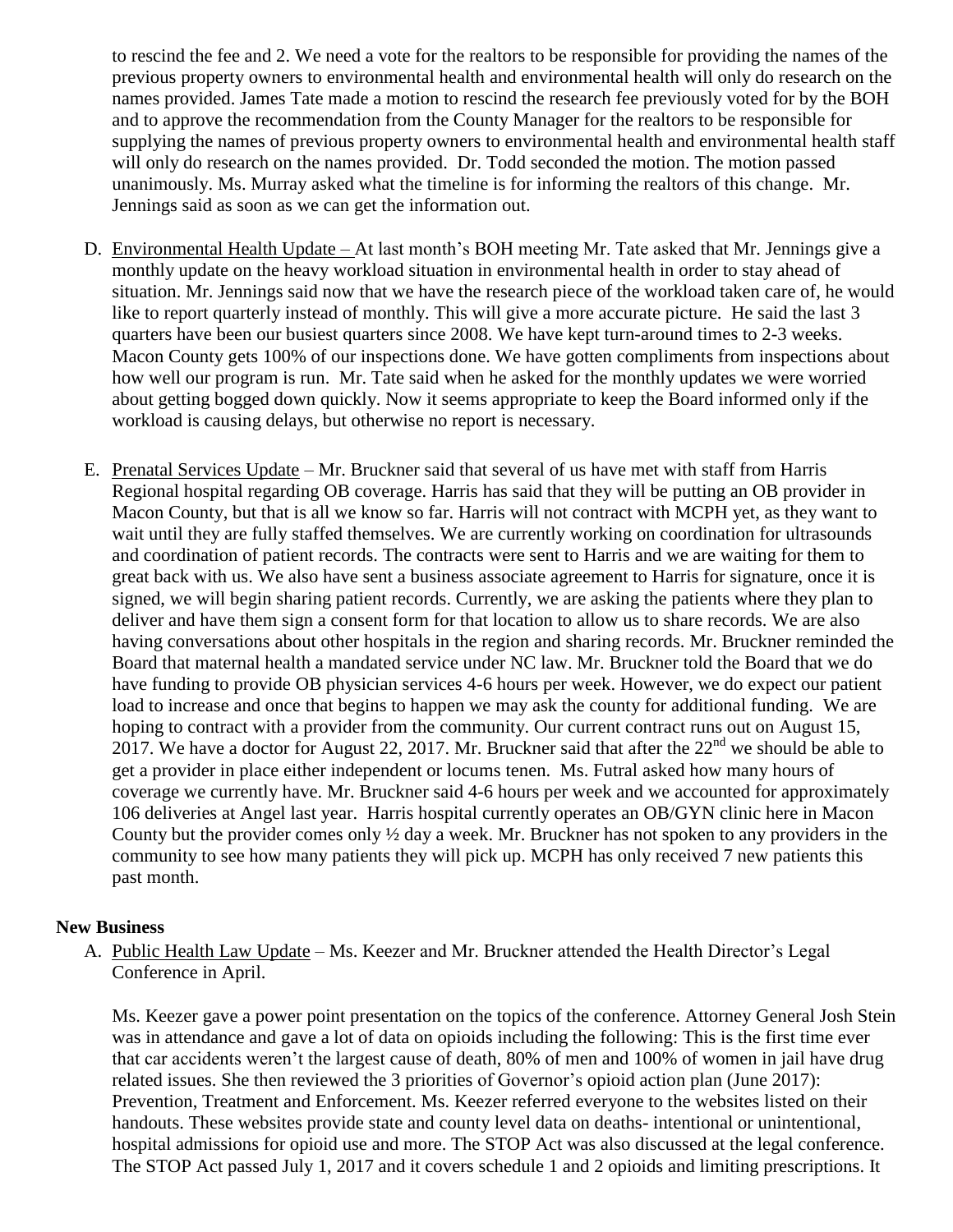requires prescribers to check the reporting system, register when medications are being prescribed and there are monetary penalties included. The STOP Act also amends Naloxone standing order. It allows a standing order to be written to an organization including health departments for distribution of Naloxone by "agents" with basic instructions of how to administer.

Legislative Update: Mr. Bruckner gave an overview of the legislative changes from the 2017 long session.

- Senate Bill (SB) 74/House Bill (HB) 546 Rabies Post Exposure Management: Adoption of the Rabies Compendium passed and is effective as of 10/1/17. Mr. Bruckner thanked our local legislative delegation and the NC County Commissioners Association as we are very appreciative for all their support on this bill! We will be asking this Board to rescind the local rule as this law once in effect takes presidents. We will ask for a vote in September before the new law goes into effect. This bill originated in Macon County and was sponsored by Senator Jim Davis and Representative Kevin Corbin in their respective chambers.
- SB 256/HB 250 Regulation of Body Art: This bill did not go through this session; however, did make it from the House to the Senate, was carried forward to the next short session. This bill also originated in Macon County and was sponsored by Senator Jim Davis and Representative Kevin Corbin.
- SB 175/HB 243 Opioid STOP Act: Mr. Bruckner said that the STOP Act that Ms. Keezer told you about was another bill that began here in Macon County by Jim Davis. Mr. Bruckner again thanked our local legislative delegation and the NC County Commissioners Association for all their support on this bill!
- SB 175/HB 243 Opioid STOP Act also addressed funding of Needle exchange programs– This bill included and allowance for use of public funds for purchasing needles, syringes and other supplies for needle exchange programs. Now programs like Full Circle Recover run by Stephanie Almeida, can approach local government to request funding.

Embargo Authority: Ms. Keezer talked about Embargo is an order from a public health official requiring a person to detain or dispose of old food that may be adulterated or misbranded. Embargo is a detention order NOT a seizure order. It can be exercised by a regional EHS or a local HD only after consultation with a regional representative. Embargo is regulated under GS Chapter 130A and is for food and lodging institutions and mass gatherings

Human Trafficking Hotline Cases: Ms. Keezer reported on the chart that was handed out to everyone. She reviewed demographics, risk factors, top 5 points of access to potential help, challenges and for healthcare agencies. She then said that MCPH has annual training on human trafficking for all employees.

Zika: Ms. Keezer said this is one of the areas that the Board has authority. She then reviewed Zika and other mosquito born infections. As of June, 2017 we had 5,200 cases of Zika. There are various modes of transmission of the Zika virus, and it is important to remember that even in places with Zika, women are delivering healthy babies. In 2016 there was a study done that WCU was a part of. Macon County was not a part of the study, but they did mosquito tracking, collected over 66,000 eggs and identified over 22,000. They did not find any Aegyptus mosquitos in WNC, which carry the Zika Virus. Ms. Keezer then reviewed the various ways to reduce the spread of the Zika virus.

Religious accommodations: Ms. Keezer then reviewed religious accommodations. The religious accommodation covers all kinds of religions. If a person believes something is a religion we are required to recognize it as such. We are not allowed as an employer to question their belief. We can ask questions the about employees behavior and whether or not it consistent with the accommodations they are asking for, the timing of the request, and if there is there any other reason to believe the accommodation is being asked for. If everything checks out we can accommodate the employee. If we are unable to make